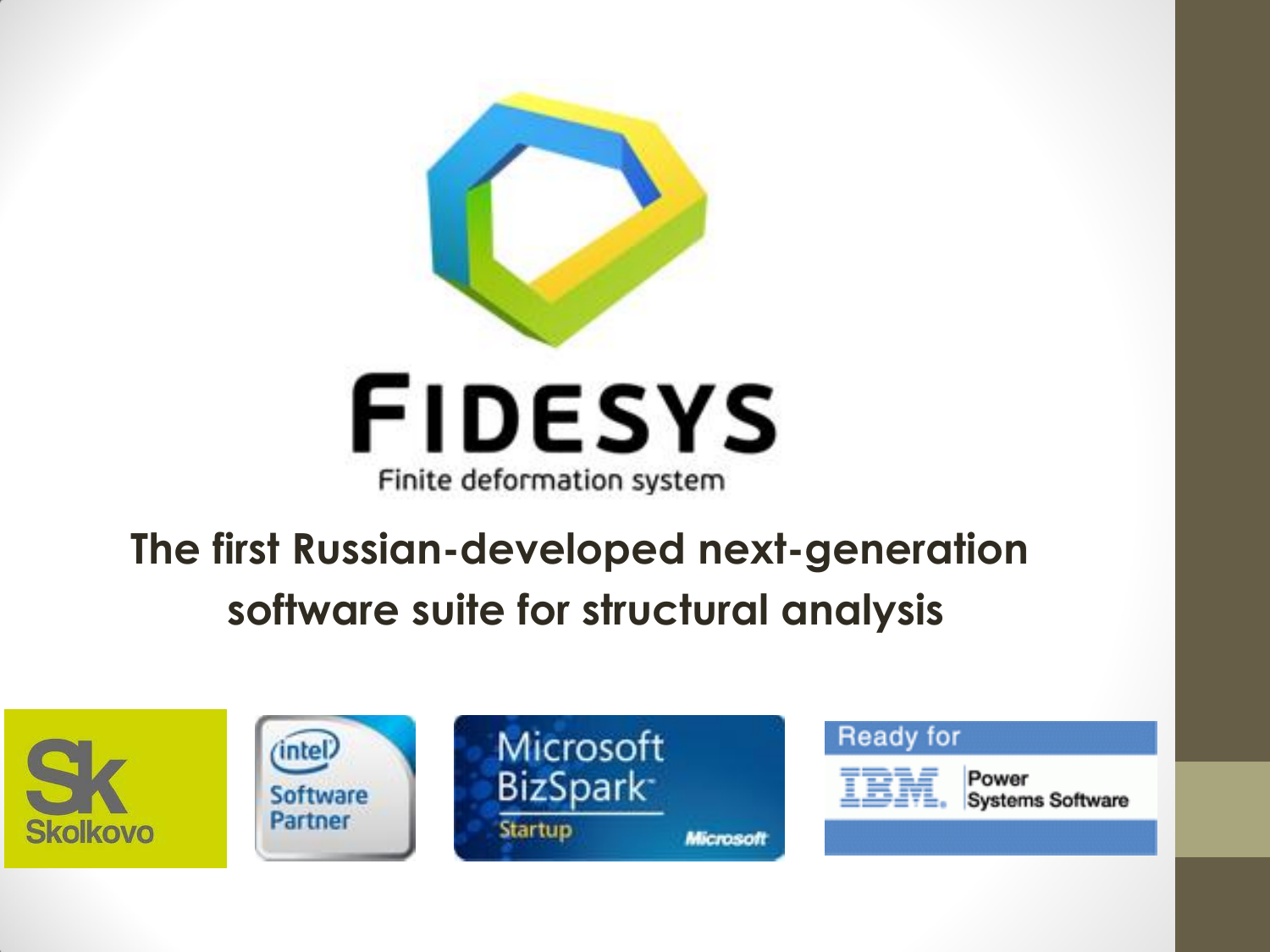### **Introduction**

In the process of creating a new product or modifying an existing one it's always necessary to analyze possible outcomes of its interaction with environment during actual real-life use.

This problem is solved either by creating a prototype and subjecting it to different conditions of use or by utilizing specialized software for engineering simulation (CAE software)

**Fidesys suite is the first Russian multi-purpose CAE software for high-end structural analysis. It will eclipse international competition in terms of accuracy and hardware efficiency, and for a number of tasks commonly faced by industrial designers it will be the only product available in the market capable of highaccuracy simulations.**

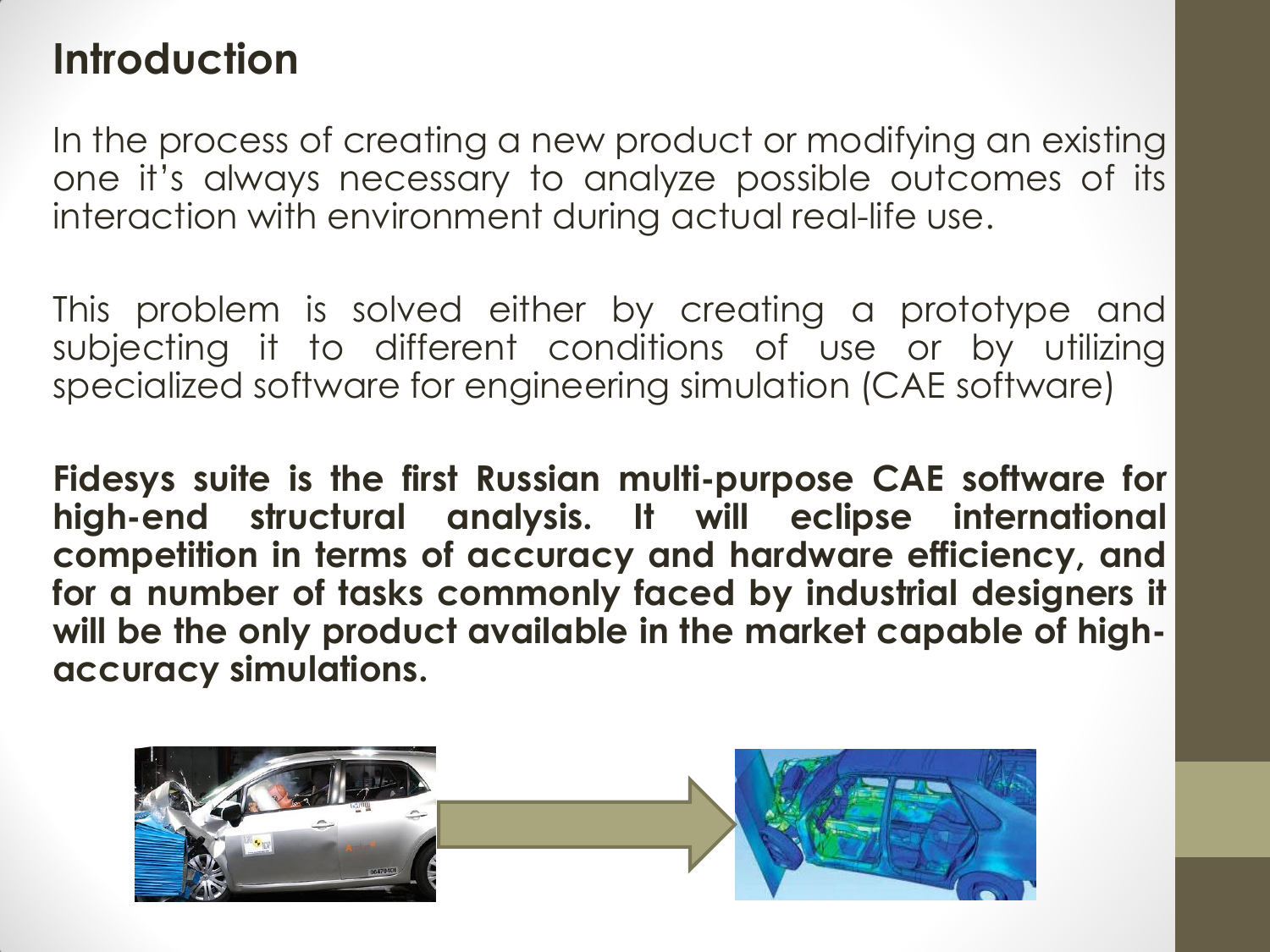## **Existing market and competition**

The main competitors of Fidesys are American and European developers of CAE packages, as well as players of a broader PLM (Product Lifecycle Management) market, whose product lines include CAE packages.

**According to data disclosed by CIMData, a leading CAE market analysis agency, the compound average growth rate of the market in 2004-2008 exceeded 15%. In 2009, which was the year of financial crisis, the market contracted by only 6,4%. In 2010 the market once again expanded with 9% growth rate and reached the volume of \$2,32 bln, exceeding the previous maximum level it reached in 2008 prior to the crisis.**



**MARKET SHARES OF MAIN PLAYERS ON CAE MARKET** 

#### **1. ANSYS ([www.ansys.com](http://www.ansys.com/))**

Leadership is largely due to the purchase of specialized or successful products (companies): ICEM CFD Engineering (2000), CADOE, SA (2001), CFX Division of AEA Technology (2003), Century Dynamics (2005), Harvard Thermal Inc.(2005), Fluent Inc. (2006), Ansoft Corp. (2008), software which then gradually integrated into a single software system ANSYS. .

**2. Dassault Systemes [\(www.3ds.com](http://www.3ds.com/))** Global market leader in PLM. Annual income from the sale of CAE products is approximately \$ 322.6 million. Headquarters of CAE unit is in Providence (Rhode Island, USA).

Source: CAD/CAE/CAM Observer #64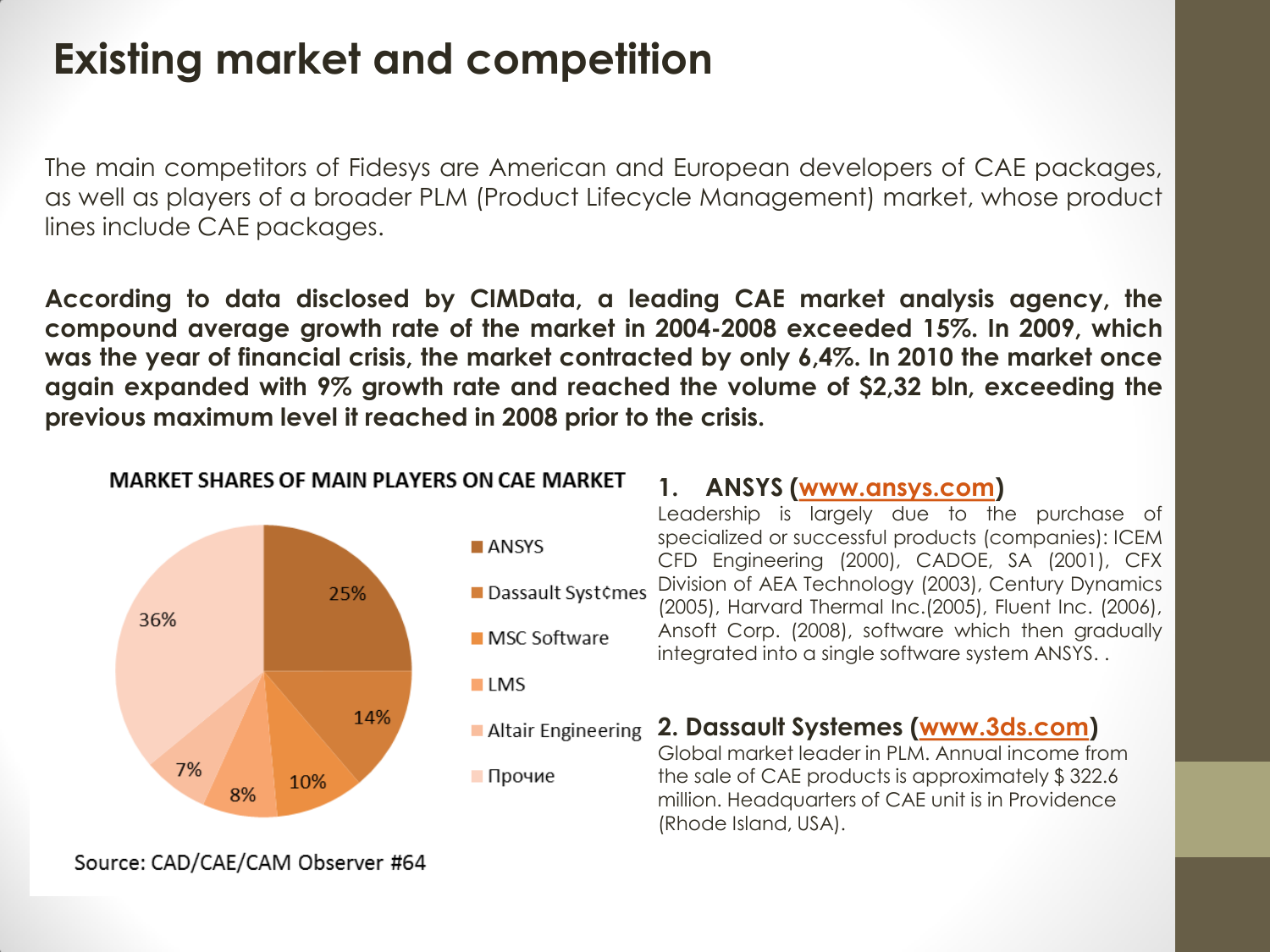### **Advantages**

**Increased accuracy of calculations and simulations due to utilization of new scientifically approved methods.**

### **More flexible and efficient use of hardware for calculations that dramatically decreases hardware requirements.**

*The software is developed in a way that allows running it on an ordinary PC, and in case this PC has a video card that supports CUDA (all of nVidia products do) technology, it will utilize it for calculation, speeding them up to 30x times. On the other hand, the software supports MPI (Supercomputer) architecture that allows smooth performance while calclulating super-large tasks (several million nodes in a mesh).* 

### **The ability to solve several types of tasks unavailable in competitors' software**

(see the next slide).

**Lower price** of purchase and support for the clients (25-35% lower in top-featured version).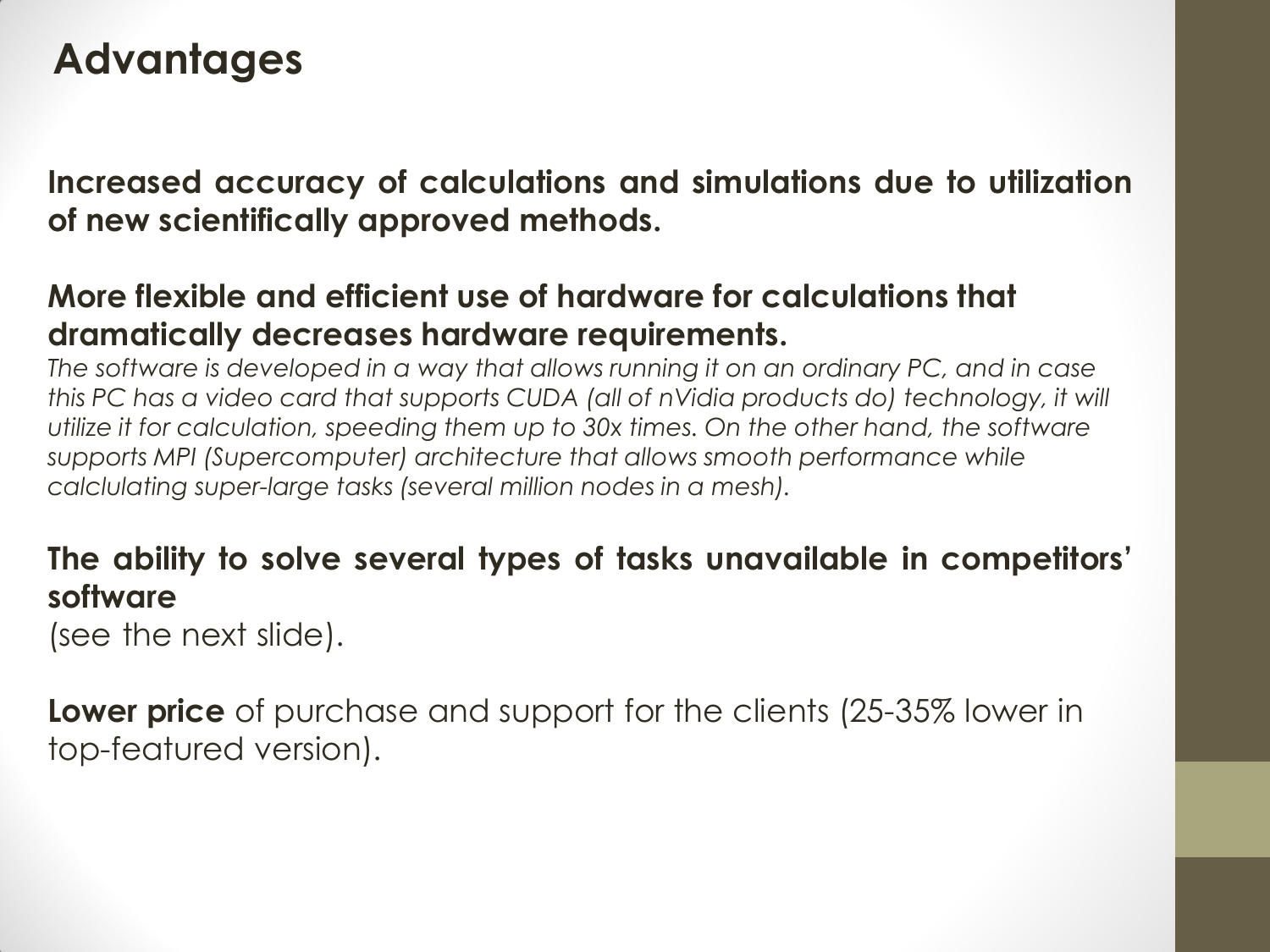## **Advanced capabilities**

- More precise estimation of nonlinear effects arising under finite strains and their redistribution;
- Ability to take into account a forced change of the solid's shape (structure's element) under large deformations and loading, origination of new surfaces in a loaded solid;
- Ability to take into account a change of material properties (including phase transitions in solids) under large deformations and loading, including calculations for nano-size templates;
- Taking into account modern views of constitutive equations;
- Ability to solve different types of coupled problems including the case of finite strains;
- Application of the newest calculus schemes of solving problems of mathematical physics, for example, a fully explicit spectral element method and discontinuous Galerkin method.
- Use of modern program libraries and tools which allow drastically simplify development and speed-up computational processes.
- Parallelization of computational processes. Use of shared memory systems. Massively-parallel systems. Calculations on clusters.
- Application of the newest technologies using additional PC resources, for example CUDA.
- Cloud computing support by means of SaaS Fidesys-online a web-interface to CAE Fidesys allowing oad a model using a browser and carry out remote computation in a cloud.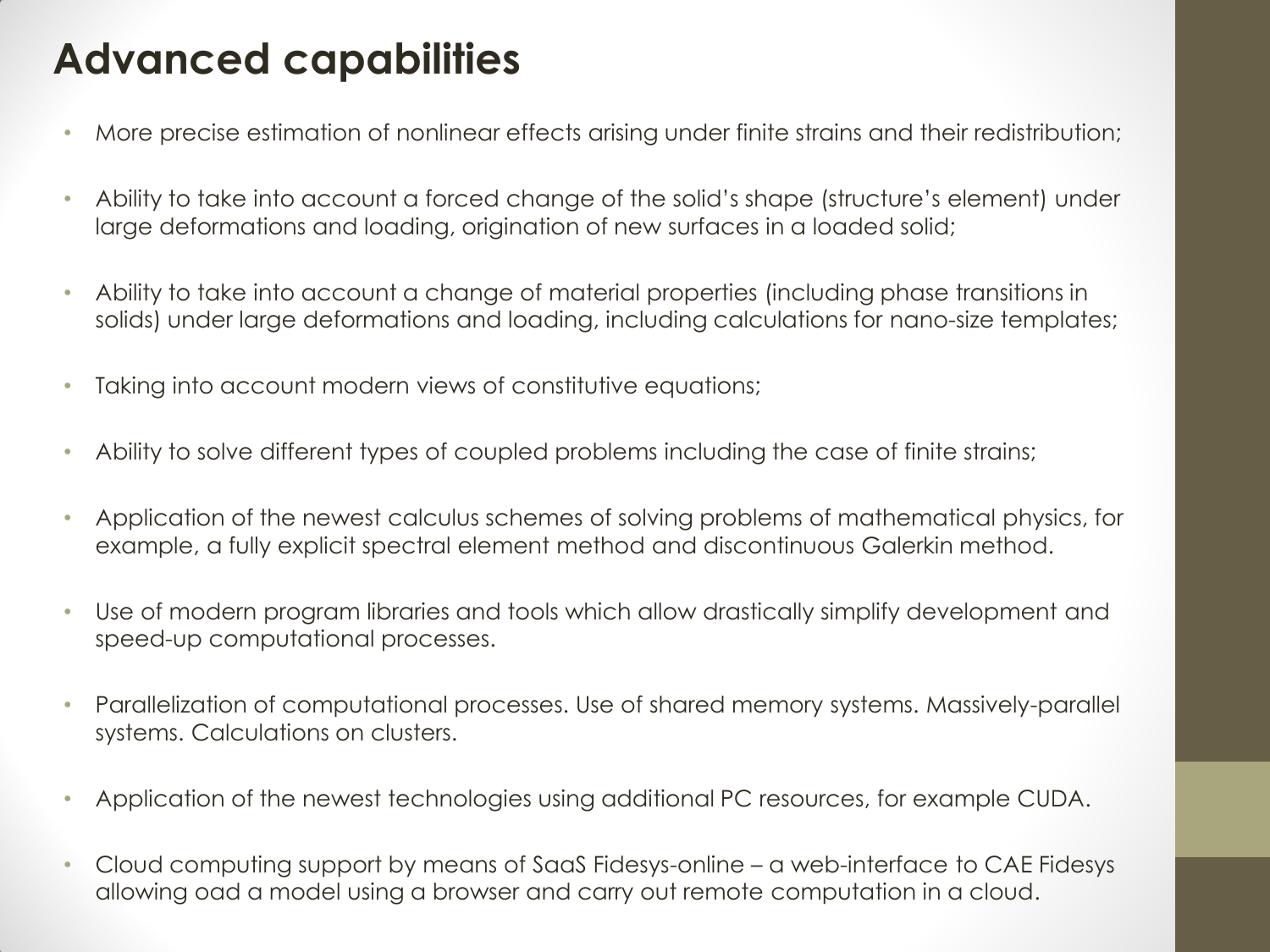## **Expected demand for the product**

Due to the fact that engineering analysis must be performed while creating complex material product, the range of potential clients for the company is understandably wide.

The priority industries are the following:

| $\bullet$ | automobile;                   |           |                                    |
|-----------|-------------------------------|-----------|------------------------------------|
| $\bullet$ | nanotechnology                | ٠         | electronics;                       |
|           | oil and gas                   | ٠         | telecommunications;                |
|           | aerospace                     | $\bullet$ | civil and industrial construction; |
|           | energy;                       | ٠         | chemical industry;                 |
| $\bullet$ | engineering and construction; | ٠         | pharmaceutical;                    |
|           | military and defense          | ٠         | production of consumer goods;      |
|           | shipbuilding;                 |           |                                    |

Features of Fidesys software are highly demanded in areas where large deformations and their *redistribution* must be taken into account in nonlinear strength and destruction mechanics and mechanics of phase transitions:

- **1. As an application for traditional rubber-like materials and polymers (rubber and tire industry)**
- **2. Biomaterials (use of biomaterials in medicine)**
- **3. During designing of materials with properties that change under loading (development of new construction materials)**
- **4. Nano-size crystalline templates (nano-particles, thin films and defectless domains nearby growing nano-size defects)**
- **5. During solving research problems (universities, research laboratories)**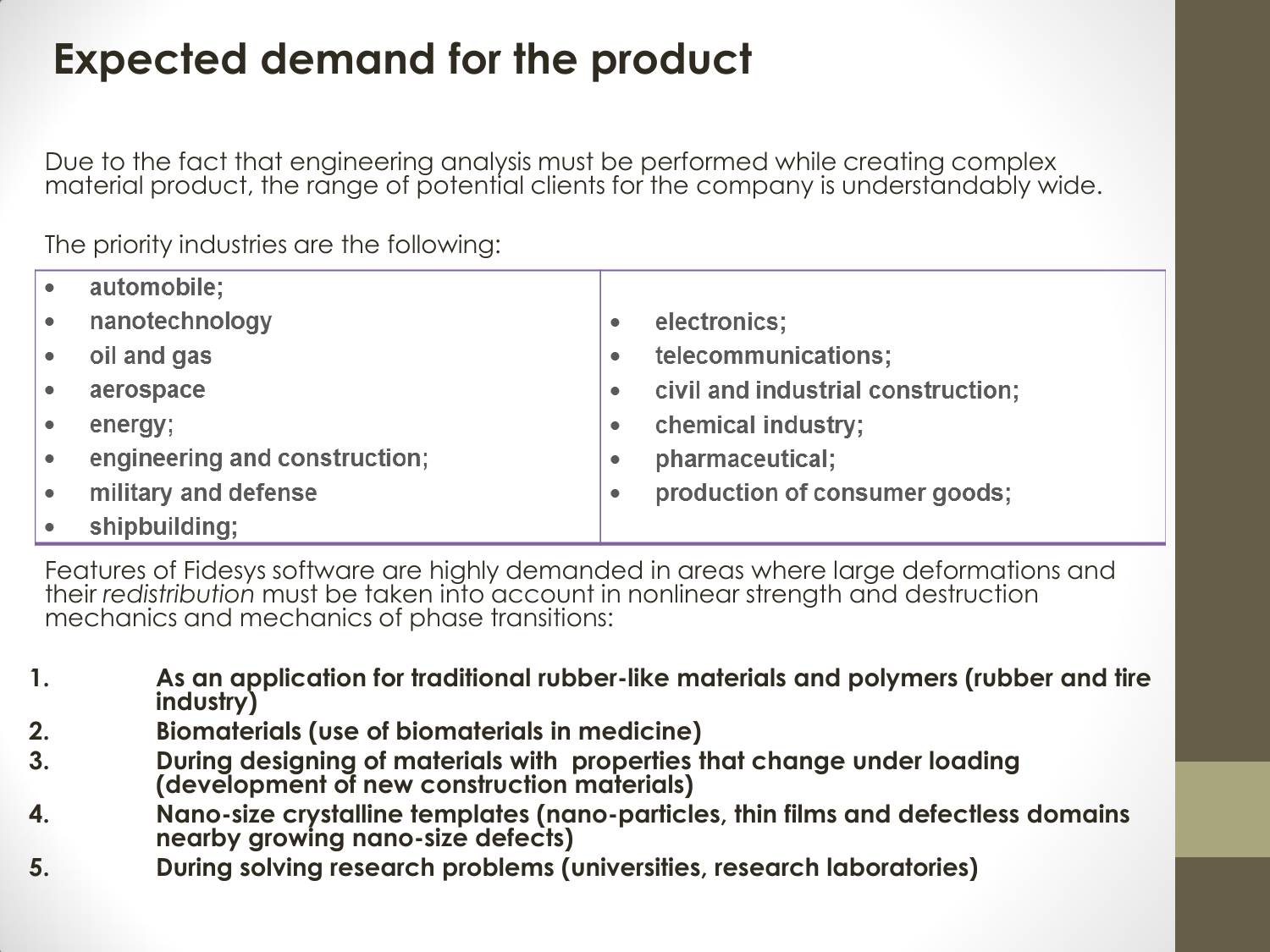### **The Team**

#### • **CEO of the Project**

**Vladimir A. Levin**, Doctor of physical and mathematical sciences, Professor of Moscow State University, Department of Mechanics and Mathematics, Computational Mechanics.

#### • **Head of R&D**

**Valery Levitas**, Doctor of physical and mathematical sciences, Doctor-Engineer habil. in Continuum Mechanics Schaefer 2050 Challenge Professor, Department of Mechanical Engineering and Department of Aerospace Engineering, Department of Material Science and Engineering (courtesy appointment), Iowa State University

#### • **CTO of the Project**

**Anatoly V. Vershinin**, Candidate of physical and mathematical sciences, Associate professor of Moscow State University, Department of Mechanics and Mathematics, Computational Mechanics.

#### • **Technology development team**

Group of graduates (3 PhDs under 28), PhD and masters students of Department of Mechanics and Mathematics of Moscow State University.

Currently, the team is geographically located in the Science Park of Moscow State University.

#### • **Independent Director of Business Development**

**Arseny Tarasov**, World-class expert in the field of corporate sales of complex software; ex-VP of Parametric Technology Corp, Worldwide Regional Director of the Year 2008; ex-Managing Director of Siemens Enterprise Communications Russia & CIS

#### • **Consulting professors**

9 professors (incl. 2 RAS corresponding members, full professor of the University of New Hampshire), 2 of them with full-time engagement.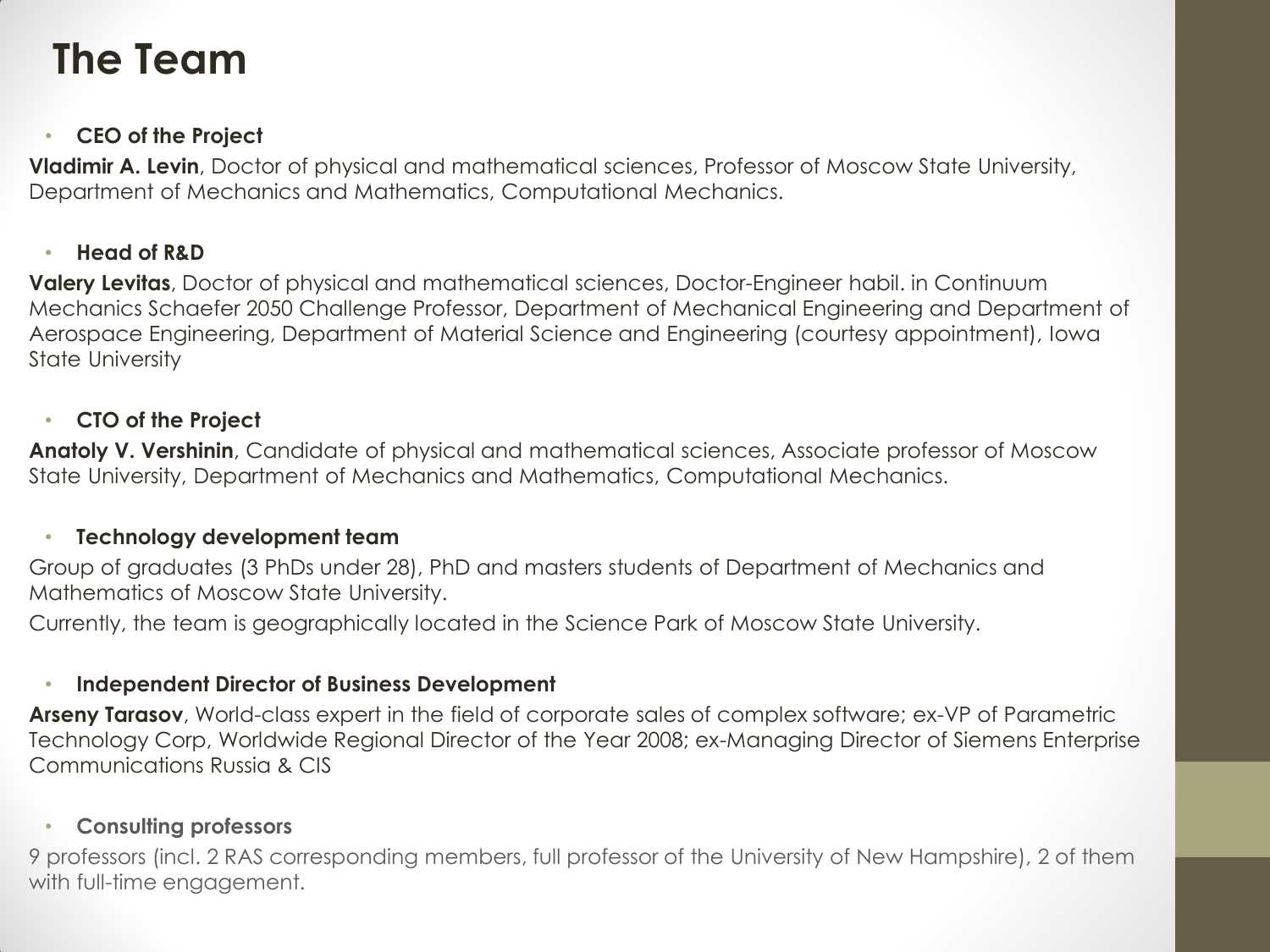### **Commercialization approaches**

#### • **Sales of software suite and support services**

We plan to have three builds of software suite: Corporate, University and Research. The price for a corporate license is going to be 25-35% less than that of the main competitors. Service support will vary from 10% to 20% of the annual license costs, that does not exceed the fraction of the cost of service support of the main competitors (Ansys, SolidWorks, Nastran) (in %% of the cost of the license).

#### • **Delivering paid access to Web-based Cloud-computing SaaS version of the product**

At the current (starting) stage of the Project we are going to make a limited version of the software available via a SaaS framework for free in order to promote the company as well as receive early feedback from our customers. As the development progresses, we will make available a version with significantly more features for use via a paid subscription. On June 29, 2011 we launched a basic (stripped-down) version of the Fidesys Online, including only one processing core (Finite element method) and limited functionality.

#### • **Development of specialized custom industry-specific products for large corporations**

Companies operating in highly specialized industries (e.g. drilling equipment production) often require a customized approach to engineering simulation and thus require CAE software that will take into account the specifics of the industry.

When pre-alpha stage of development is completed, we will have at our disposal the resources that we need in order to develop such specialized software.

#### • **Performing engineering consulting, calculations and problem-solving.**

In some cases a customer lacks manpower or brainpower for fully utilizing the potential of a CAE solution it uses for design and simulations. In this case we are ready to offer a range of services concerning task formulation, developing a model, choosing of a solver, and modeling itself using Fidesys cores or other software. We can also write a small custom-made module that will solve a specific simulation problem for a client.